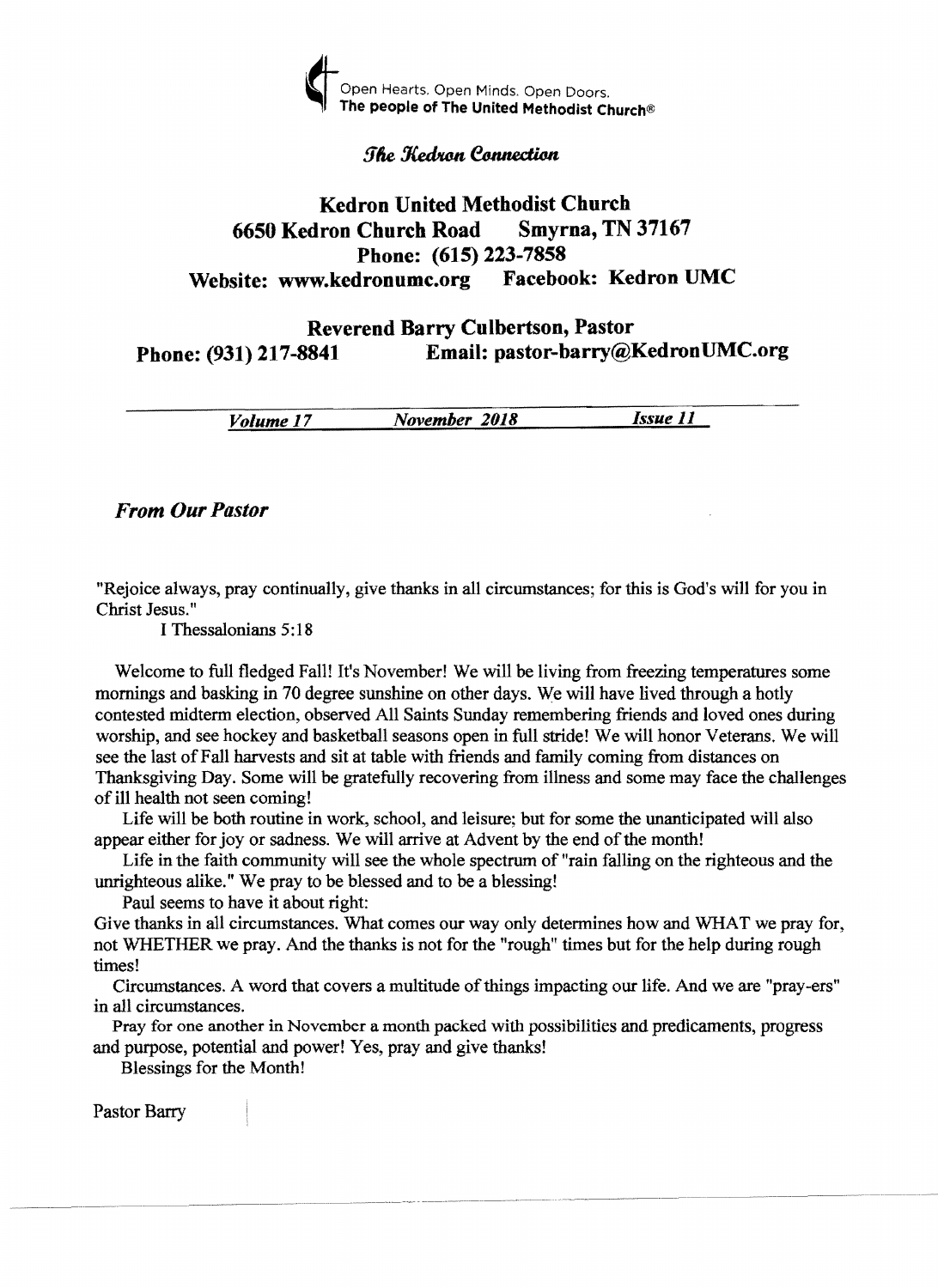# Men's Breakfast Please note the time change.

The November Men's Breakfast will be Saturday, November 3. Breakfast will be served at  $8:00$  a.m. in the fellowship hall. Men, we hope you canjoin us. This is a time of good fellowship and good food.

# Fellowship Supper

Our monthly First-Wednesday Covered-dish Fellowship Supper will be November 7. We will begin at 6:30 p.m. Come and join us.

## Choir Notes

Advent and Christmas are drawing closer. We will discuss possible November practice times.

# Bible Study

The Bible Study led by Rev. Travis Perry continues. The group meets at the home of Lytle Hodge on Tuesdays at 10 a.m. The address is 507 Hazelwood Drive, Smyrna.

## Bucket Offerings

In November our bucket offerings at Sunday morning worship will be donated to the Good Shepherd Home in Murfreesboro. This is a children's home.

# Happy Birthday to:

| Mike Harris           | November 10 |
|-----------------------|-------------|
| Gaylord Dorn          | November 12 |
| B. L. Rhodes          | November 12 |
| Mary Lee Vanderkooi   | November 16 |
| <b>Margaret Perry</b> | November 17 |
| Lynn Fann             | November 18 |
| <b>Ruth Kitchen</b>   | November 19 |
|                       |             |

## Happy Anniversary to:

Loren & Mary Lee Vanderkooi November 2 Danny & Martha Fraley November 16

# Charge Conference

Our 2018 Charge Conference will be at 6:30 p.m. on November 4 at Kedron. Rev. Lloyd Mabry will officiate.

# Faith Formation

Plans are moving toward a Faith Formation group for Youth later this fall. See the Pastor for details.

# Food Bank

You may bring food donations for the local food bank to the church the first and second Sundays of the month. Place the food items on the pew in the narthex. The food will be delivered to our local food bank. The suggested items for November are canned or dried beans. All non-perishable foods are accepted and appreciated.

# Laity Meeting

The Rutherford County Laity Fellowship will meet on Monday November 26. The meeting will be at Bethel UMC, 4286 Sulphur Springs Rd., Murfreesboro.

## Thank You

Children and Youth Game Night was October 20. All were invited including adults. Thanks to Doug and Dee Rouse for their leadership and all their work to make this event enjoyable for those who attended. Lydia and Emily Rouse also helped.

# Outreach

On October 28, a special offering was received to be donated to the United Methodist Committee on Relief. This offering was for response to the Florida hurricane.

1 Samuel 2:2 prayed by Hannah was the quotation in the October newsletter.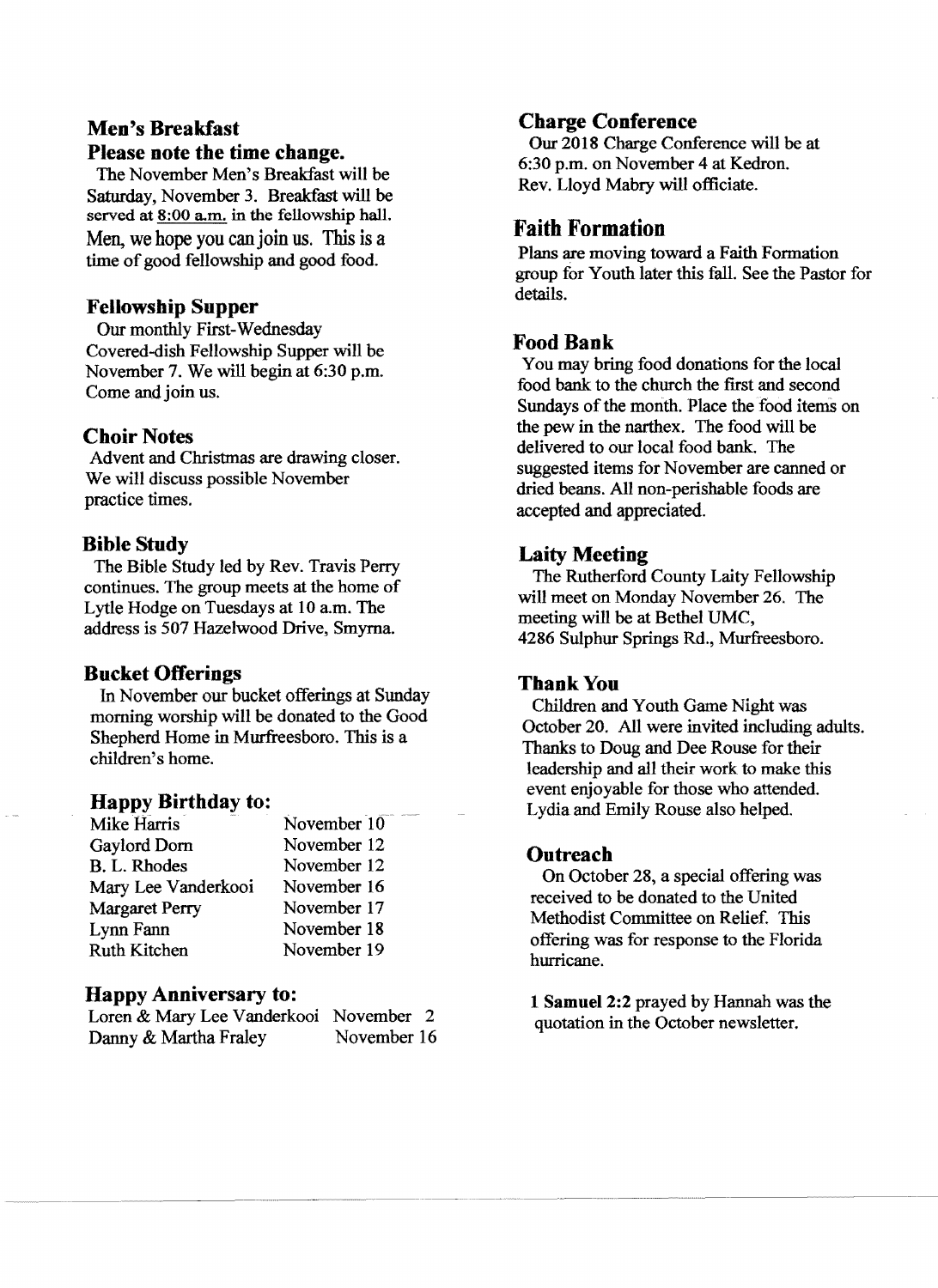# **Which Psalm? (A Psalm of thanksgiving)**

"Enter his gates with thanksgiving, and his courts with praise. Give thanks to him, bless his name. For the Lord is good; his steadfast love endures forever, and his faithfulness to all generations."

--NRSV

## **Things for which to give thanks:**

- --The teenager who is complaining about doing dishes because that means he or she is at home and not on the streets.
- --A lawn that needs mowing, windows that need cleaning, and gutters that need fixing because it means I have a home.
- $-$ The space I find at the far end of the parking lot because it means I am capable of walking.
- --My huge heating bill because it means I am warm.
- --The complaining I hear about politics because it means I have freedom of speech.
- --The clothes that fit a little too snug because it means I have enough to eat.
- --The music I don't enjoy because that means I can hear.

--The alarm that goes off in the early morning hours because it means that I am alive. --Unknown

## Thanks-doing

The French word for *thanksgiving* is *Fete d'actions de grace* or literally, "feast of thanks actions." When we give thanks, as well as celebrating all that we have received, what can we do to show our gratitude to God? Not just one day, but all year long? How can our thanks-giving become thanks-doing?

## **November Calendar**

Saturday, November 3: 8:00 a.m. Men's Breakfast Sunday, November 4: All Saints Sunday Daylight Saving Time ends. 8:45 a.m. Sunday School 9:30 a.m. Worship Service 6:30 p.m. Charge Conference Tuesday, November 6: 10:00 a.m. Bible Study Wednesday, November 7: 6:30 p.m. Fellowship Supper Sunday, November 11: Veterans Day<br>8:45 a.m. Sunday School 9:30 a.m. Worship Service Tuesday, November 13: 10:00 a.m. Bible Study Sunday, November 18: 8:45 a.m. Sunday School 9:30 a.m. Worship Service Tuesday, November 20: 10:00 a.m. Bible Study Thursday, November 22 Thanksgiving Day Sunday, November 25: 8:45 a.m. Sunday School 9:30 a.m. Worship Service 10:30 a.m. December newsletter nformation due.

Monday, November 26: 6:30 p.m. Laity at Bethel UMC Tuesday, November 27: 10:00 a.m. Bible Study